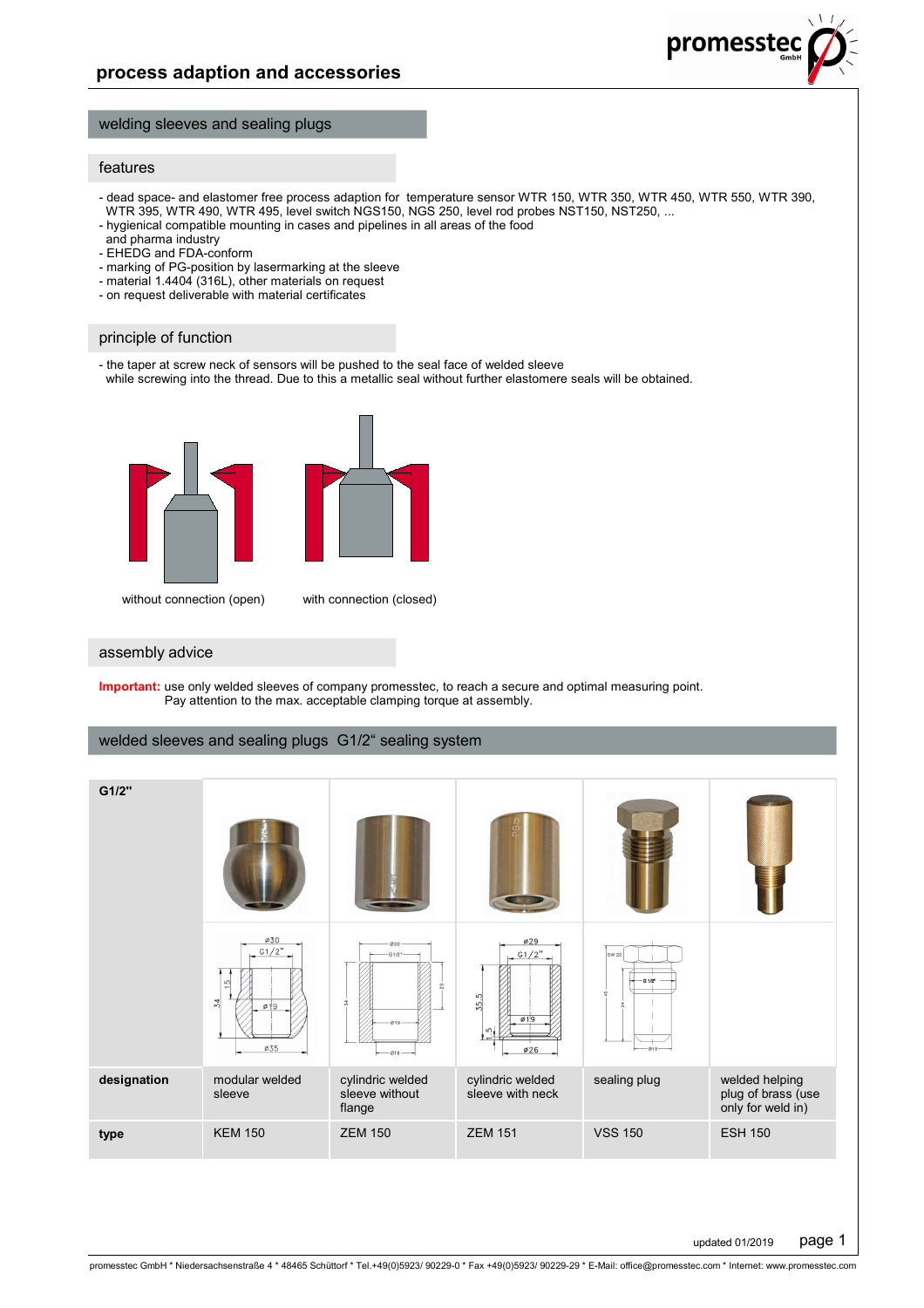

# welding sleeves and sealing plugs

# welded sleeves and sealing plugs G1" sealing system

| G1"         |                                                                                   |                                         |                                                        |  |
|-------------|-----------------------------------------------------------------------------------|-----------------------------------------|--------------------------------------------------------|--|
|             | 050<br>$G1 -$<br>$\overset{\text{\tiny{0}}}{\phantom{}_{\mathbf{-}}}$<br>$-025.7$ | SW 36<br>35,5<br>25.5<br>$030 -$        |                                                        |  |
| designation | cylindric welded sleeve without<br>neck                                           | sealing plug made of stainless<br>steel | welded helping plug of brass (use<br>only for weld in) |  |
| type        | <b>ZEM 950</b>                                                                    | <b>VSS 950</b>                          | <b>ESH 950</b>                                         |  |

# welded sleeves and sealing plugs M12 sealing system

| M12         |                                              |                                           |                                                                       |                |
|-------------|----------------------------------------------|-------------------------------------------|-----------------------------------------------------------------------|----------------|
|             | M12x1,5<br>$-07.4-$<br>$015 -$<br>Kugel Ø25- | $-017$<br>$-M12x1,5$<br>L,<br>025         | M12x1,5<br>$\circ$<br>$\overline{1}$<br>$\overline{21}$<br>Ø16<br>Ø19 |                |
| designation | weld-in ball sleeve<br>without flange        | cylindrical weld-in sleeve<br>with flange | cylindrical weld-in sleeve<br>without flange                          | sealing plug   |
| type        | <b>KEM 050</b>                               | <b>ZEM 050</b>                            | <b>ZEM 051</b>                                                        | <b>VSS 050</b> |